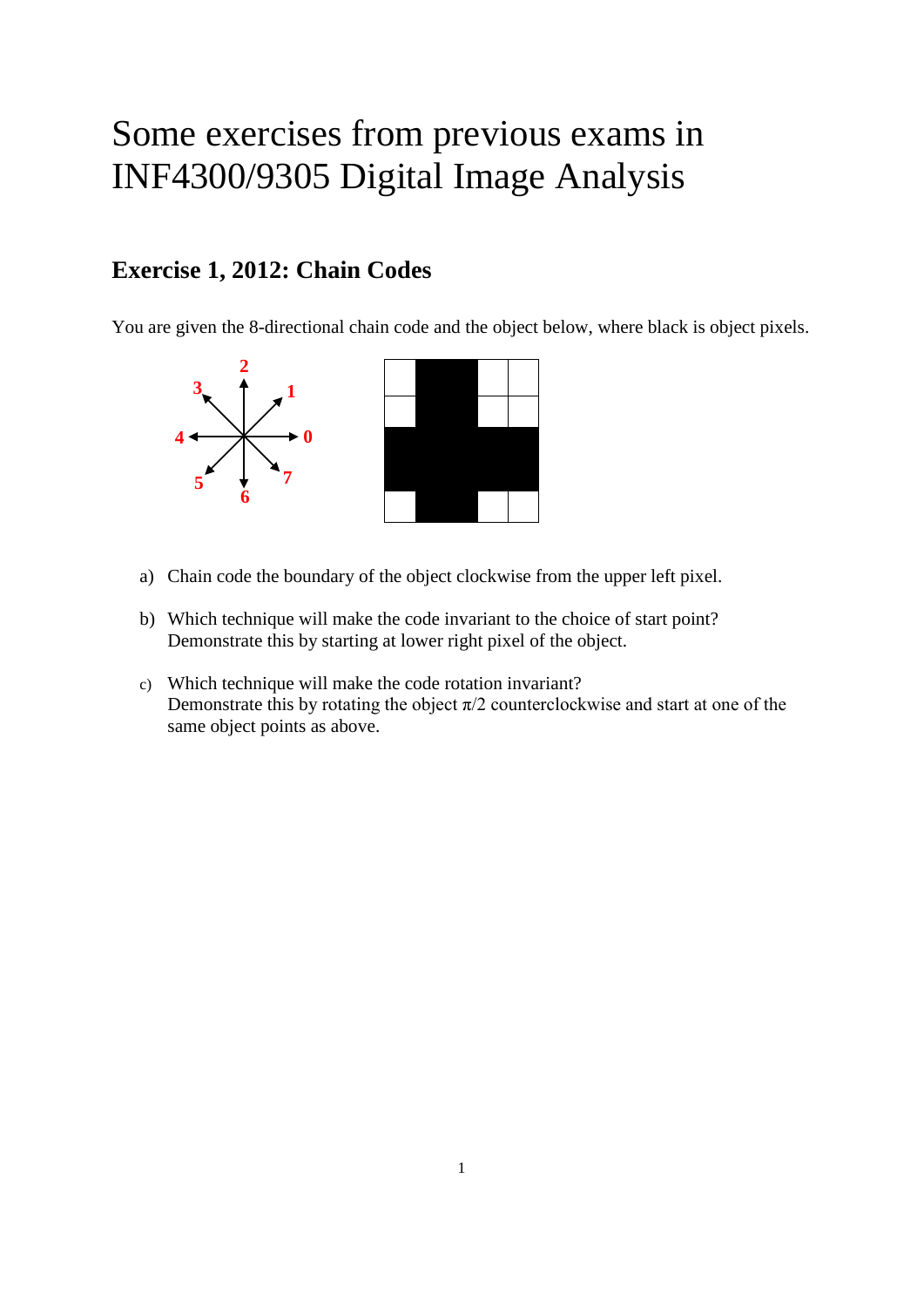### **Exercise 2, 2012: GLCM**

The Gray Level Cooccurrence Matrix method is a frequently used texture analysis method. In 2D gray level images we often use isotropic GLCMs based on symmetric matrices obtained for a given pixel distance in a limited number of directions.

- a) How do you obtain a normalized symmetric Gray Level Cooccurrence matrix for a given  $(d, \theta)$ ?
- b) In a 3D image, how many Gray Level Cooccurrence matrices do you need to accumulate to make an isotropic matrix describing the second order statistics covering all directions to the neareast neighbors of an image voxel (=volume pixel)?
- c) If you treat the GLCM as an image  $C(i,j)$ , and compute the central moments  $\mu_{1,0}$ and  $\mu_{0,1}$ , what are the values of these moments?
- d) If you compute the three second order central moments of the normalized Gray Level Cooccurrence matrices  $P(i,j|d, \theta, \omega)$  from a number of texture classes  $\omega$ , which parameters derived from these three moments would give you first and second order statistics that are useful in order to classify the textures?
- e) Given a NxN pixel gray level image having G gray levels (0,…, G-1), explain how you can use a non-normalized Gray Level Cooccurrence Matrix to estimate the graylevel threshold that will give you a binary output image that contains a minimum number of transitions from 0 to 1 or 1 to 0 as you traverse the binary image in the horizontal direction.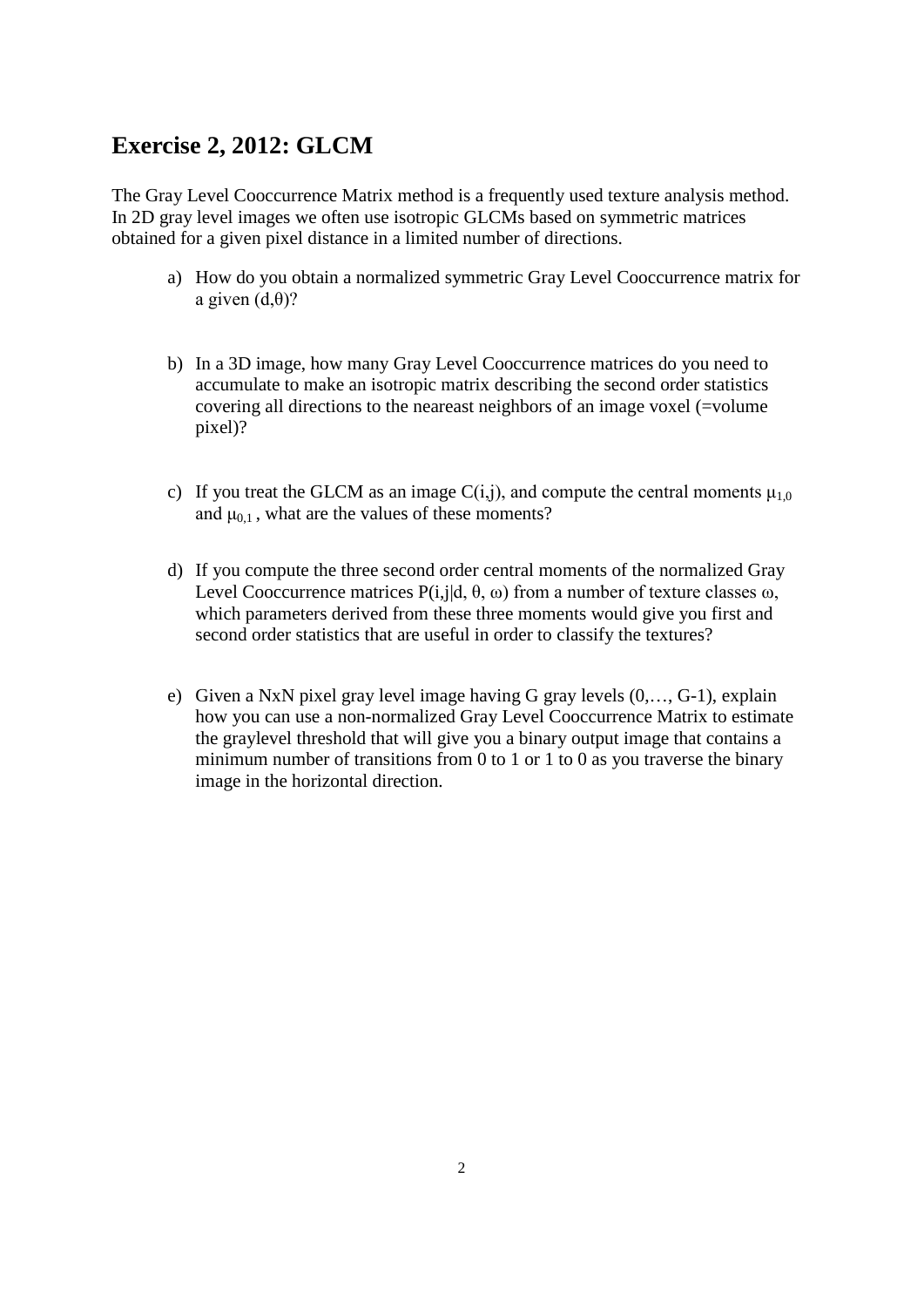#### **Exercise 3, 2012: Watershed segmentation**

a) What characterizes a pixel where the watershed algorithm will construct a dam? In the intensity profile below, please describe where the watershed algorithm will place a dam.



b) Assume that you are going to segment some round objects. You expect that the initial thresholding will produce results as illustrated below (white is foreground pixels.).



We want to separate the two components of this object into two approximately elliptical objects. Describe how this can be done using the watershed algorithm, and indicate in a figure what the solution looks like.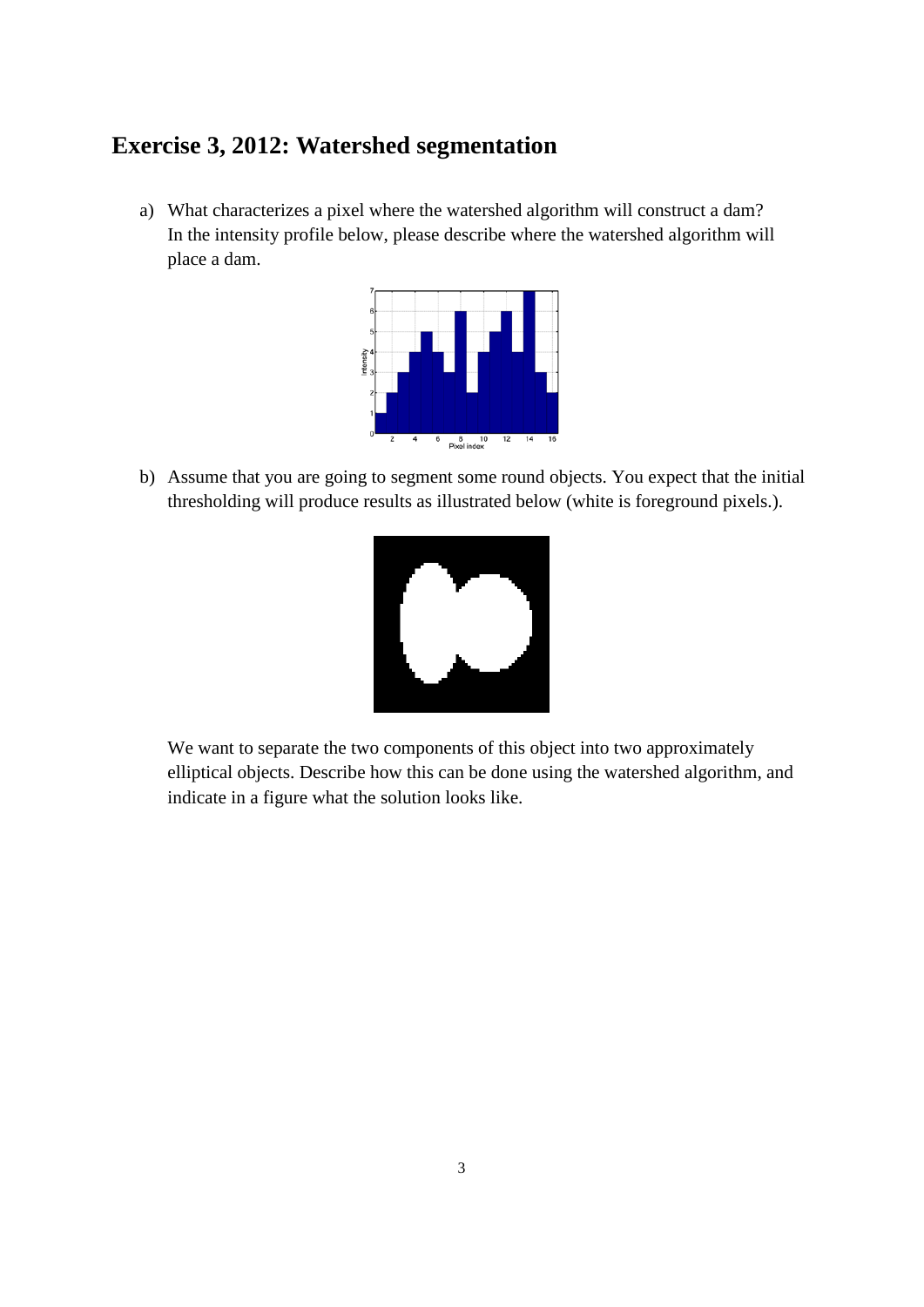## **Exercise 6, 2012, for PhD-students: The Hough Transform**

a) Apply the Hough transform for straight lines to the 12x12 pixel binary image below, using the normal representation, and mark the accumulator values of the SIX most prominent maxima in their proper (θ,ρ)-locations within the accumulator matrix given in the enclosure. D<sub>8</sub>, the *chess distance*, is used to measure distance from  $(x,y)=(0,0)$ .



b) A fairly common Hough representation of an ellipse in the  $(x,y)$ -image plane is 5dimensional:  $x_0$  and  $y_0$  to describe the centre of the ellipse,  $\phi$  to describe the orientation (anticlockwise from the vertical y-axis), and the pair (a,b) to describe the length of the semi-axes of the ellipse (see the sketch below).



Someone suggests using the normal  $(\theta, \rho)$  - representation of the major axis, together with (a,b), in order to represent an ellipse.

Please indicate the parameters  $\theta$  and  $\rho$  of the normal representation of the major axis.

- c) If the major axis is rotated around  $(x_0, y_0)$ , which curve will the major axis of the ellipse describe in the positive  $(\theta, \rho)$ -plane? Please explain.
- d) Is this a unique representation of an ellipse?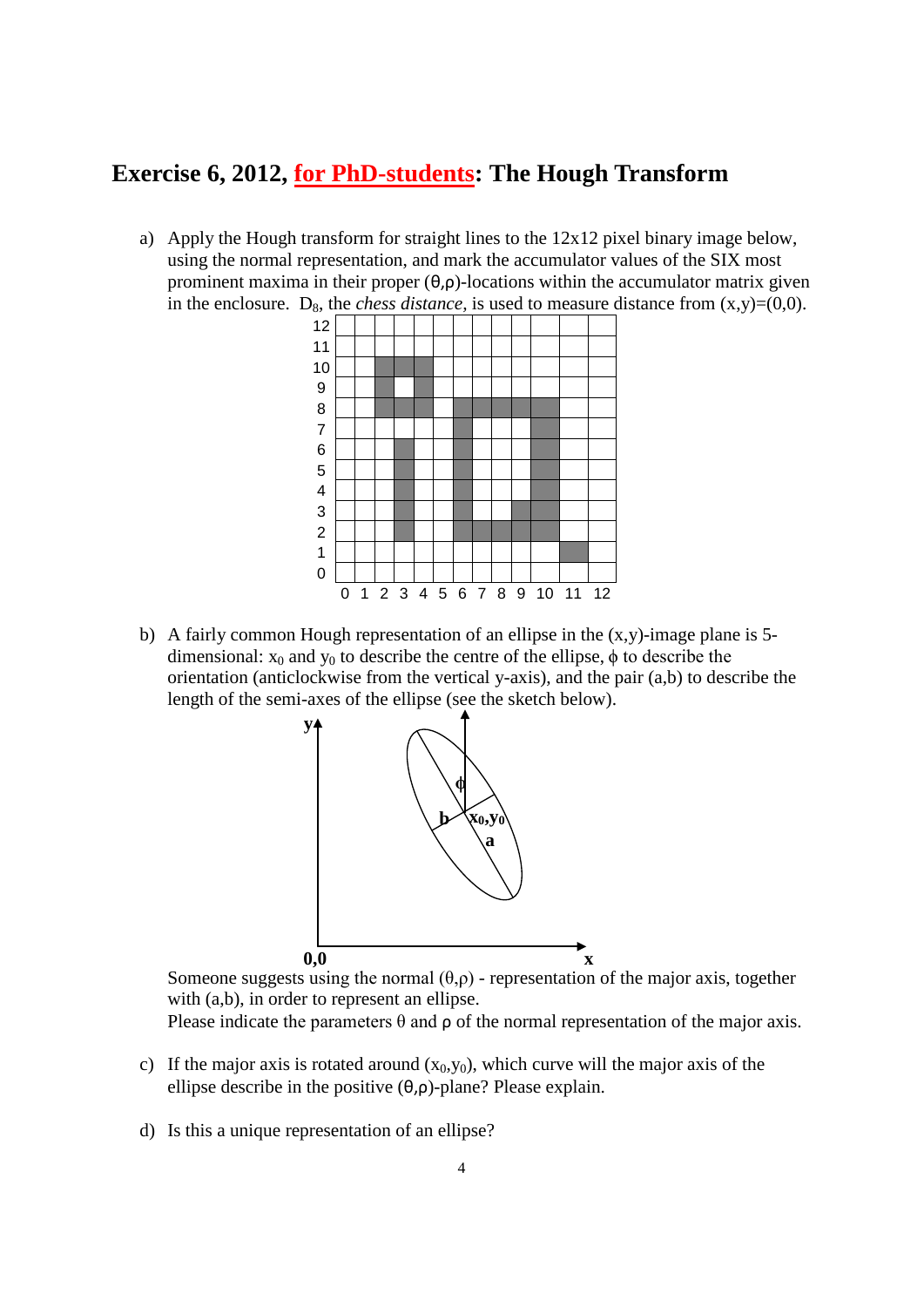## *Enclosure 2, Exam, INF4300/INF9305, December 14, 2012*

## *Exercise 6a, 2012,* for PhD-students:*: Hough Transform*

Apply the Hough transform to the 12x12 pixel binary image, using the normal representation, and mark the accumulator values of the SIX most prominent maxima in their proper (θ,ρ)-locations within the accumulator matrix.

| $\pi/2$ |  |              |   |                |    |   |   |          |  |
|---------|--|--------------|---|----------------|----|---|---|----------|--|
| $\pi/4$ |  |              |   |                |    |   |   |          |  |
| ν       |  |              |   |                |    |   |   |          |  |
|         |  | $\mathbf{3}$ | 4 | 5 <sup>5</sup> | 67 | 8 | 9 | 10 11 12 |  |

## *Exercise 6b, 2012,* for PhD-students:*: Hough Transform*

Please indicate the parameters  $\theta$  and  $\rho$  of the normal representation of the major axis.

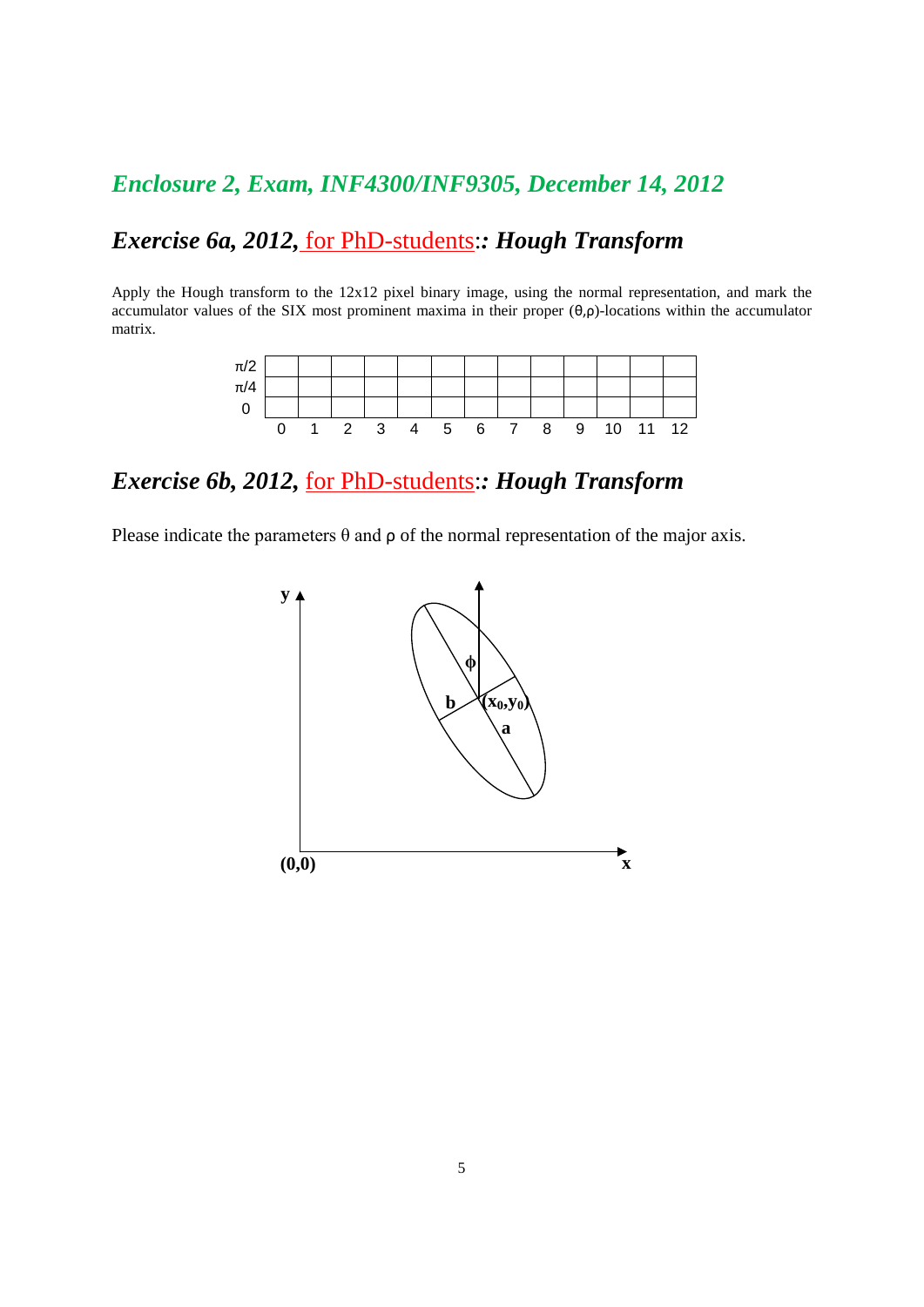### **Exercise 1, 2011: Chain Codes**

You are given the 8-directional chain code and the two objects below.



- a) Chain code the boundary of the Λ-shaped object clockwise from the lower left pixel.
- b) Which technique, based on the 8-directional absolute chain code, can be used to make a description of the Λ-shaped object that is independent of the start point? Demonstrate this by starting at the top pixel of the object, instead of the lower left.
- c) The V- shaped object is a rotation of the Λ-shaped object. Which technique, based on the clockwise relative chain code, will give you the same description of the two objects, independent of the start point? Demonstrate this by starting at the upper left pixel of the V-shaped object.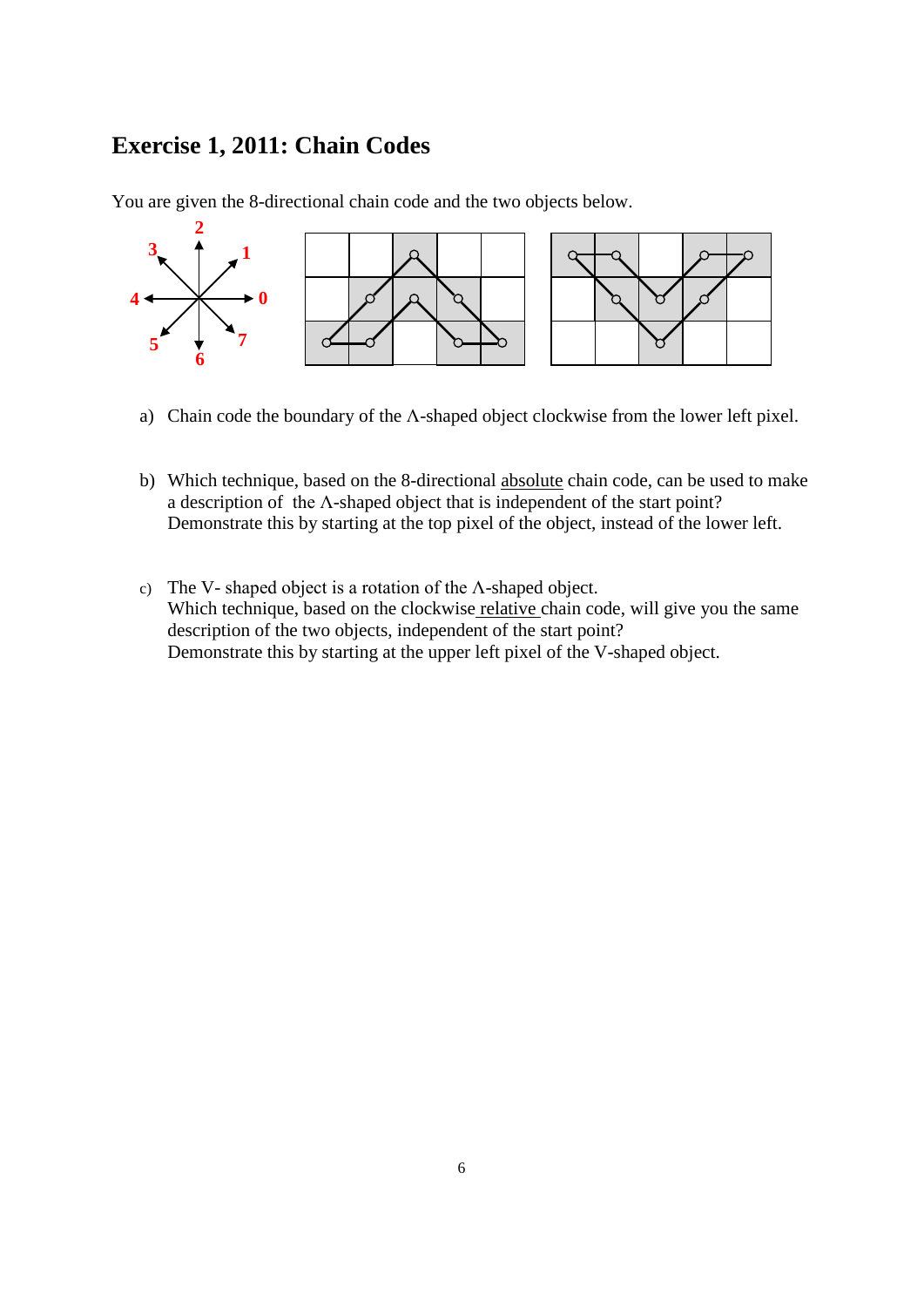#### **Exercise 3, 2011: GLCM**

To the right you see a remote sensing image showing both steep slopes, deep valleys, flat grassland, numerous small streams, and some manmade constructions. Two subregions are incircled.

The two texture feature images at the bottom of the page were made using a moving window to compute a normalized GLCM and deriving two features that are using weight functions based on the value of the matrix elements, namely ENTROPY and ASM. The two equations are:



$$
ENT = \sum_{i=0}^{G-1} \sum_{j=0}^{G-1} P(i, j) W_{ENT}(i, j), \quad P(i, j) > 0; \qquad \qquad ASM = \sum_{i=0}^{G-1} \sum_{j=0}^{G-1} P(i, j) W_{ASM}(i, j)
$$

$$
ASM = \sum_{i=0}^{G-1} \sum_{j=0}^{G-1} P(i, j) W_{ASM} (i, j)
$$

Where the weights are functions of the GLCM element probabilities, given by two curves:



Left feature image Right feature image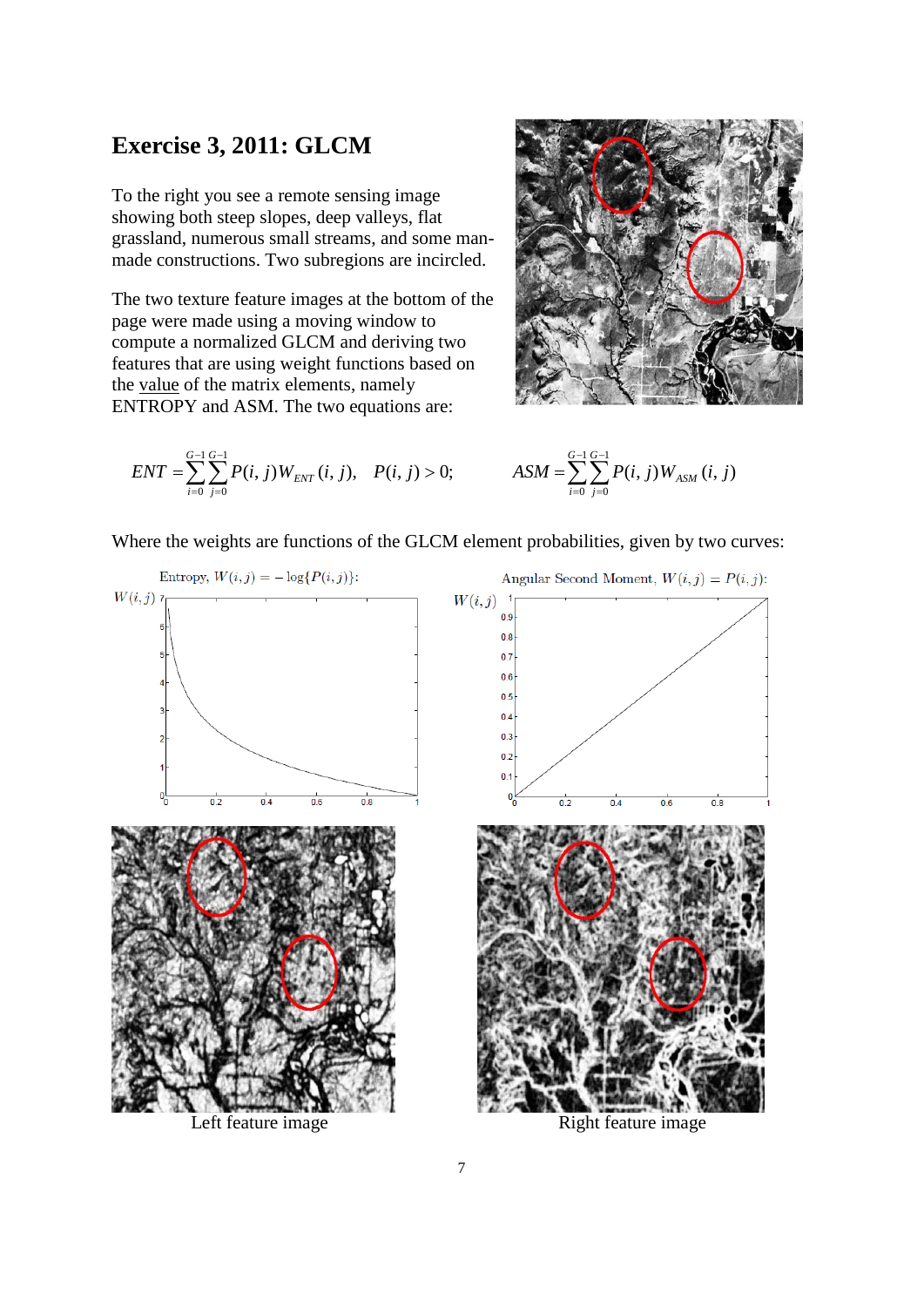- a) A direction invariant normalized GLCM was computed with a pixel offset of 1. Explain the steps of this computation.
- b) Based on what you observe in the circled regions and elsewhere in the two feature images, explain which is ENTROPY and which is ASM, and give some reasons.
- c) There are also GLCM features where the weighting is a function of the element position. Two examples of this are Inertia (INT) and Inverse Difference Moment (IDM), given by

$$
INT = \sum_{i=0}^{G-1} \sum_{j=0}^{G-1} (i-j)^2 P(i,j) ; \qquad IDM = \sum_{i=0}^{G-1} \sum_{j=0}^{G-1} \frac{1}{1 + (i-j)^2} P(i,j)
$$

Discuss the two features in terms of local contrast and homogeneity.

### **Exercise 4, 2011: Morphology**

A gray level image  $f(x, y)$  contains 100 dark objects on a lighter background. The background has varying intensity. The dark objects have a size distribution as indicated in the figures below, showing the histograms of object width and height.



a) Which morphological operation would you use in order to estimate the varying intensity in the image?

- b) What should the structuring element look like?
- c) Let  $g(x,y)$  be the image after a correction of the background intensity, but before segmentation by thresholding. Give an expression for  $g(x, y)$  given the structuring element and the operation in a).
- d) Let  $h(x, y)$  be the image after thresholding. Which morphological operation would you use to split connected objects in *h(x,y)*?
- e) Which morphological operation would you use to connect fragmented objects?
- f) Given a line in a gray level image. The line has pixel values  $f_1(x,y) = \begin{bmatrix} 1 & 2 & 3 & 4 & 5 & 4 & 3 & 2 & 1 & 2 & 3 & 3 & 3 & 3 & 3 & 3 & 3 & 3 & 3 \end{bmatrix}$ Compute  $g_1(x, y)$ , the result after a morphological opening by a the structuring element [1 1 1]. You can either give a graph, or give the values of  $g_1(x, y)$ .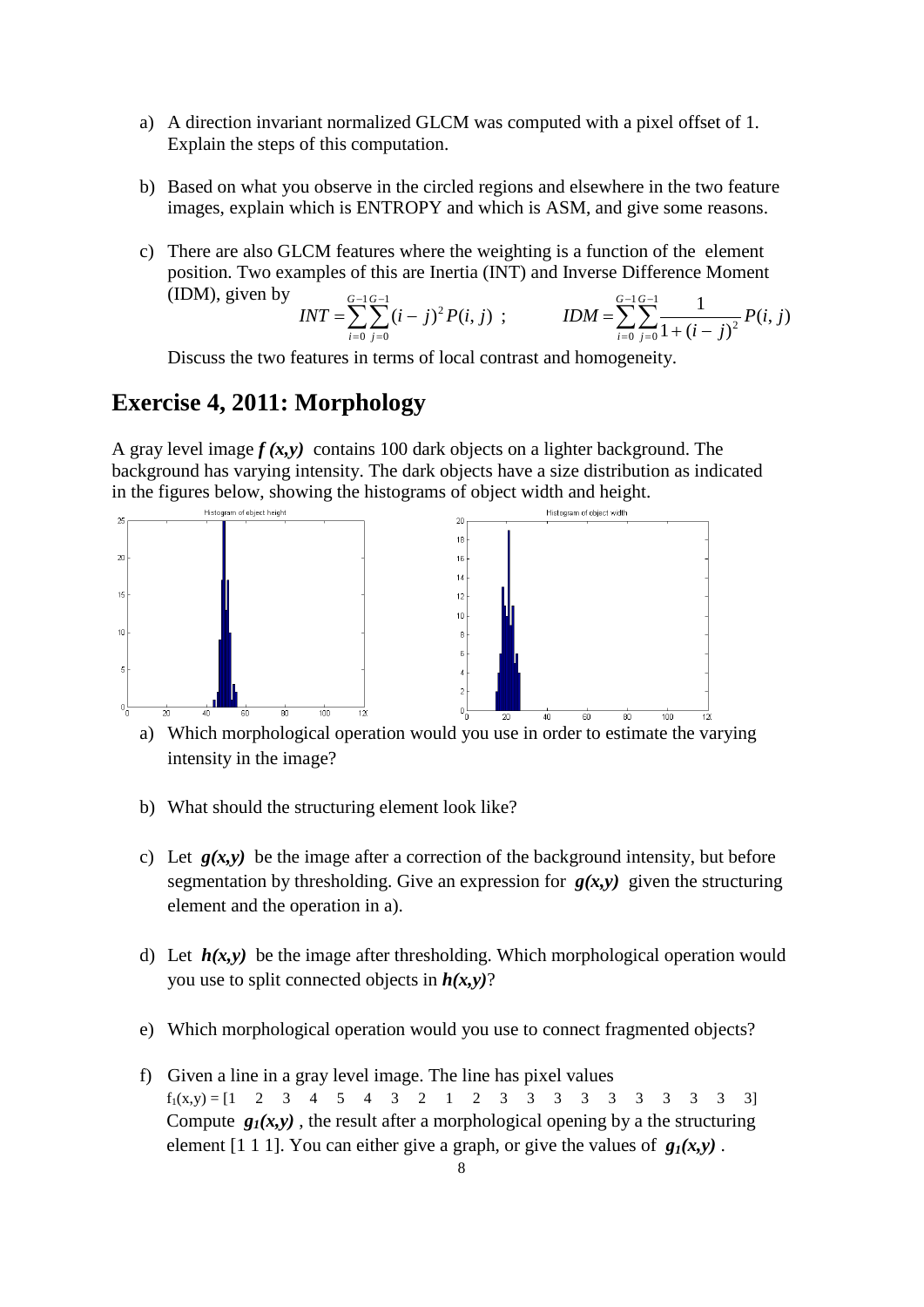#### **Exercise 5, 2011: Moments and Hough Transform**

Assume that you have thresholded a gray level image  $f(x, y)$  into a binary image  $b(x, y)$ containing a solid object (pixel value  $= 1$ ) and background pixels (pixel value 0). We are going to use general discrete moments  $m_{na}$  defined as

$$
m_{pq} = \sum_{x} \sum_{y} x^p y^q b(x, y)
$$

- a) Describe a moment-based approach to find the centre of mass of the object.
- b) Assume that the object is rectangular and rotated, located somewhere in the image. Describe a moment-based approach to estimate the orientation of the object.
- c) The normal representation of a line segment in the  $(x,y)$ -plane is given as

 $\rho = x \cos \theta + y \sin \theta$ 

Indicate the parameters  $\rho$  and  $\theta$  in the first sketch of the enclosed sheet.

d) If we translate the origin to the centre of mass of the rectangle, apply a gradient detector to the binary image, and use the "normal representation" Hough Transform with the gradient magnitude and the gradient direction as input, we get peaks in the Hough space illustrated by *red dots* in the second sketch of the enclosure.

Assume that the rectangle has sides  $a$  and  $b$  ( $a>b$ ), and has an orientation  $\theta$  relative to the x-axis in the image, where  $-\pi/2 \le \theta \le \pi/2$ .

Please fill in the proper parameters into the seven empty ovals in the second sketch in the enclosure, and give reasons for your choises.

Please remember to mark this enclosure with your candidate number and include it in your solution.

e) What happens to the height of the peaks in the  $(\rho, \theta)$ -plane as the rectangle becomes more like a square?

#### **The following two questions are intended for the PhD-students:**

- f) What is the (approximate) orientation of the rectangle relative to the x-axis of the image, given the positions of the peaks in the Hough space in the sketch? Explain your reasoning, and make a simple drawing of the rectangle in the  $(x,y)$ coordinate system.
- g) Explain what happens to the positions of the peaks in the (*ρ,θ*)-plane
	- a. If the rectangle is turned into a square of sides *s*.
	- b. As the square is rotated through 360 degrees in the  $(x,y)$ -plane.